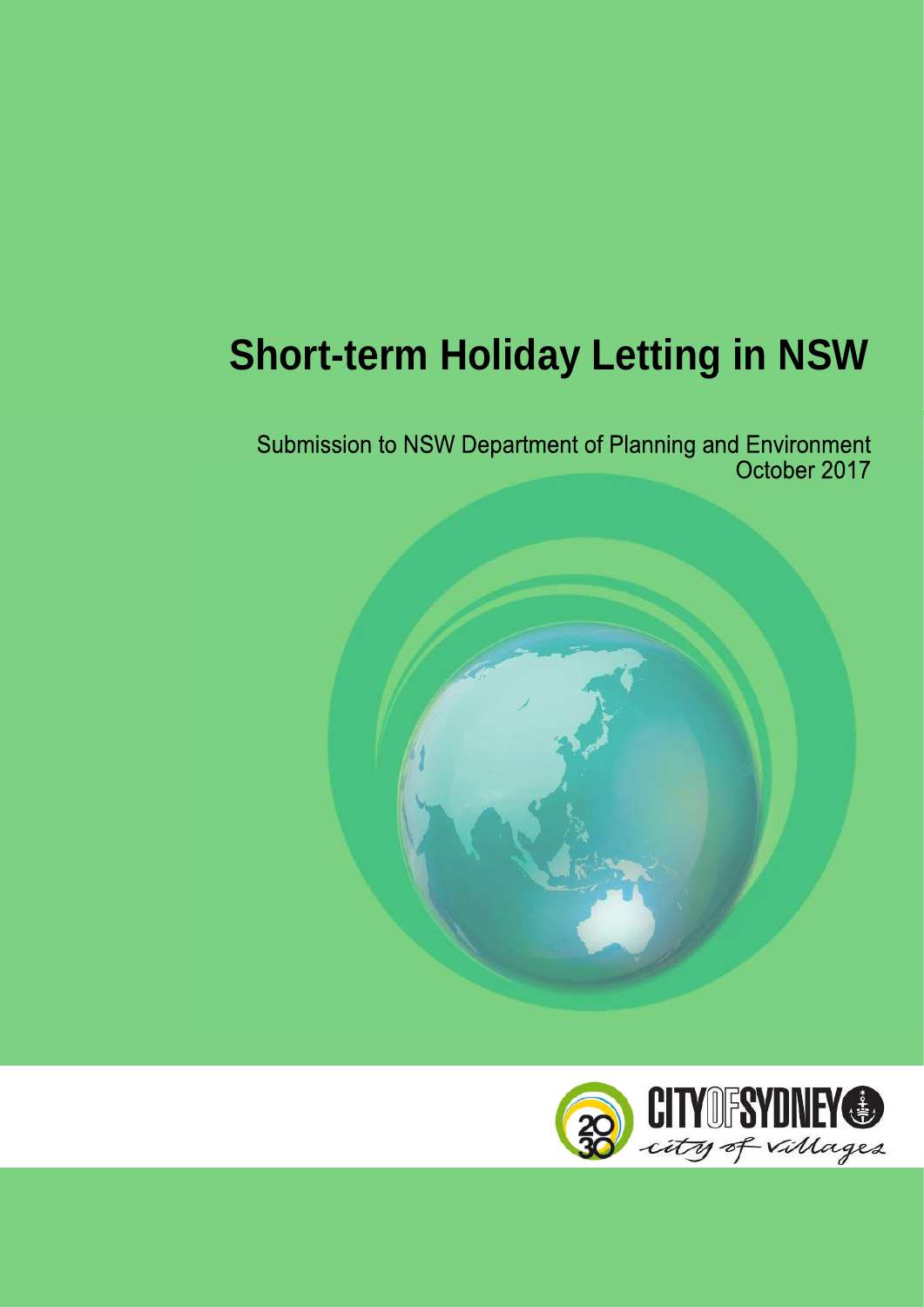

**City of Sydney** ABN 22 636 550 790 GPO Box 1591 Sydney NSW 2001 Australia

Town Hall House 456 Kent Street Sydney NSW 2000 Australia Phone +61 2 9265 9333 Fax +61 2 9265 9222 TTY +61 2 9265 9276

> council@cityofsydney.nsw.gov.au [www.cityofsydney.nsw.gov.au](http://www.cityofsydney.nsw.gov.au/) TRIM 2017/509506

> > **31 October 2017**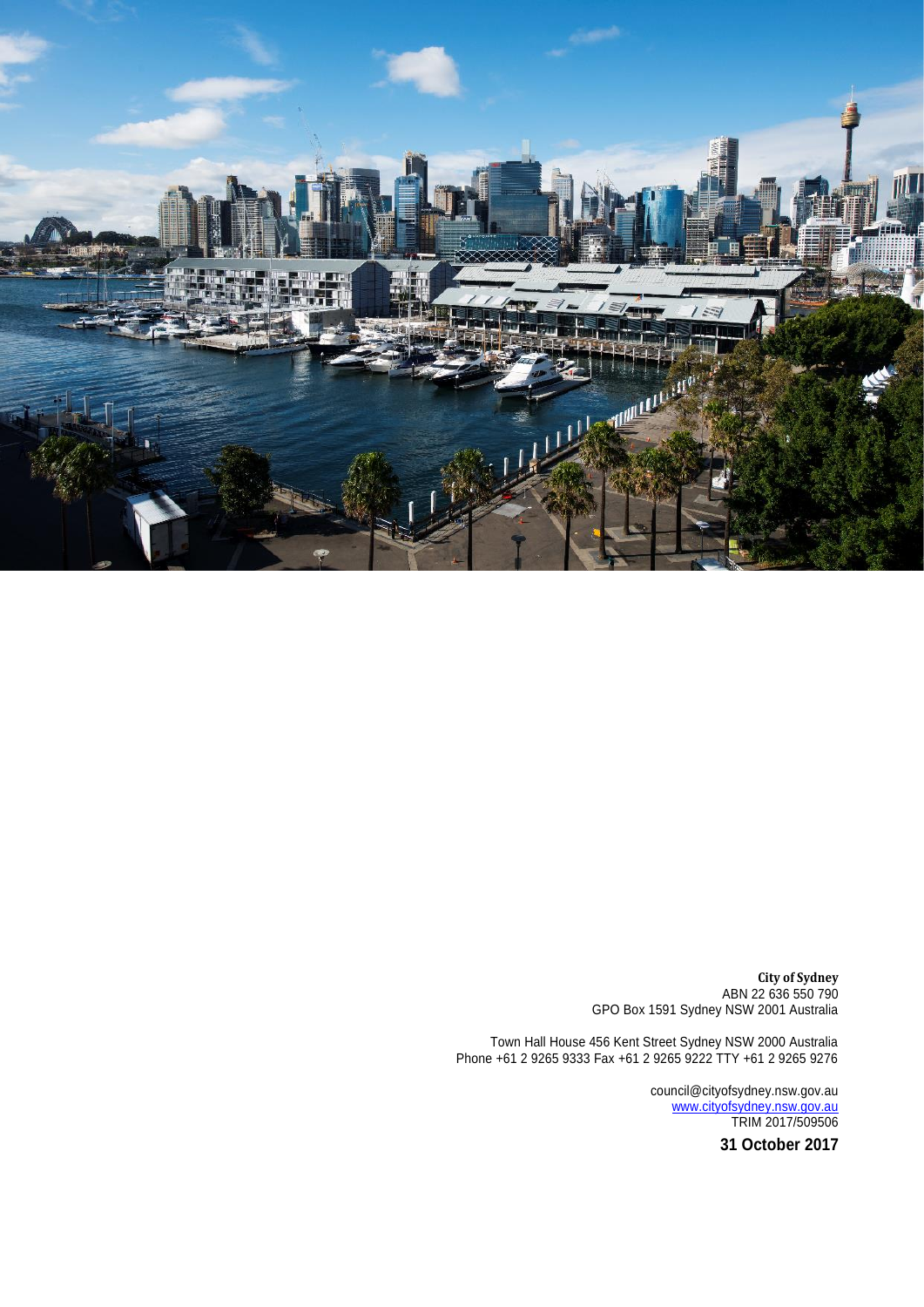## **Contents**

| 1.0 |     |                                                                     |
|-----|-----|---------------------------------------------------------------------|
| 2.0 |     |                                                                     |
| 3.0 |     |                                                                     |
| 4.0 |     |                                                                     |
| 5.0 |     |                                                                     |
| 6.0 |     |                                                                     |
|     | 6.1 |                                                                     |
|     | 6.2 |                                                                     |
|     | 6.3 |                                                                     |
|     | 6.4 |                                                                     |
|     | 6.5 |                                                                     |
|     | 6.6 |                                                                     |
| 7.0 |     |                                                                     |
|     | 7.1 |                                                                     |
|     | 7.2 | Providing strata with the choice to restrict short-term letting  12 |
|     | 7.3 |                                                                     |
| 8.0 |     |                                                                     |

## **Attachments**

- A. Opinions of Short Term Letting within Residential Apartments, Woolcott Research, April 2017
- B. Engagement Report: Short-Term Letting in Sydney, City of Sydney, October 2017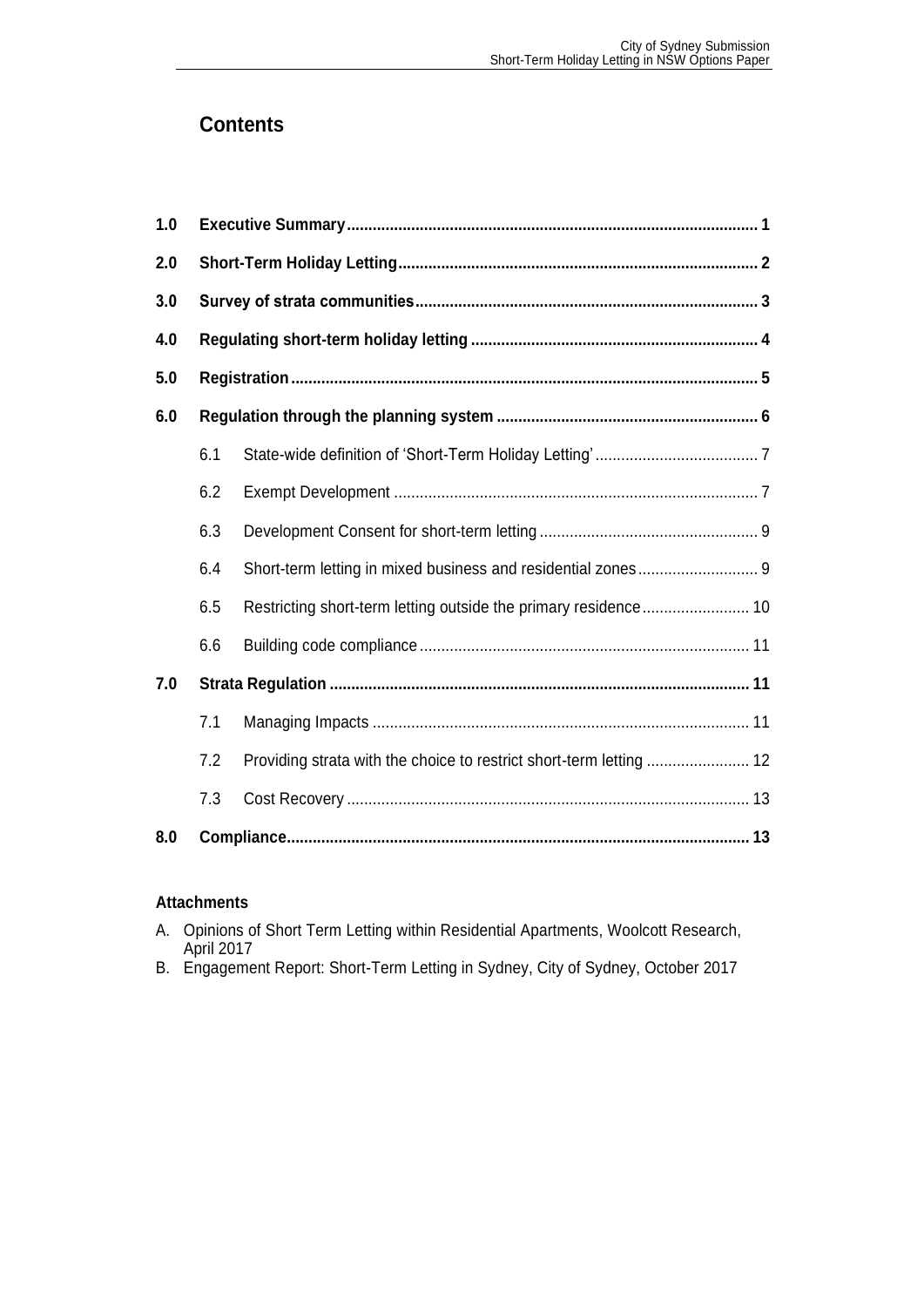# <span id="page-3-0"></span>**1.0 Executive Summary**

This submission responds to the Department of Planning and Environment's *Shortterm Holiday Letting in NSW Options Paper* (Options Paper).

Short-term holiday letting relates to the letting of the whole or part of a private dwelling by its owner to a visitor on a commercial basis. This activity has been carried out in popular tourist destinations in NSW for many years. Recently, there has been rapid growth in letting through online platforms which have made it easier for owners and occupants to let their properties and for visitors to check guest reviews.

Short-term letting can have a range of social and economic benefits such as supporting tourism, providing supplementary income for individuals, enabling hosts to meet people from all over the world and injecting money into the local economy. But if it occurs too often, and in the absence of a longer term host resident, it can become a commercial business that may negatively impact neighbours and reduce housing supply, ultimately impacting on affordability.

Community concerns have been raised with the City about the impacts of short-term letting in strata buildings where residents have shared facilities and neighbours are close. The City engaged Woolcott Research in March 2017 to survey strata owners, occupiers and investors across the City's neighbourhoods to help us better understand the issue. 1001 strata residents and investors were interviewed: 56 per cent were tenants, 38 per cent were owner occupiers and 8 per cent investors.

The survey responses indicate that 15 per cent of residents have let out a room and 50 per cent of residents have used short-term letting as a visitor elsewhere. One third of residents believe short-term letting is happening in their building.

Most respondents support short-term letting in a residents' own home while they are on holidays. However, the majority oppose it when used as a full-time investment in properties which do not have a long-term resident.

64 per cent of respondents support strata committees having more power to manage impacts such as anti-social behaviour. Respondents are evenly split as to whether strata committees should be able to ban short-term letting in their buildings (42 per cent agree, 40 per cent disagree).

The City also sought community feedback on this research. The research and community comments are attached to this report.

The City suggests the NSW Government strike a balanced approach that enables the sharing of a primary dwelling for occasional short-term letting, distinct from the regular commercially focused letting of vacant investment properties, through a simple, user focused planning and registration framework.

It is recommended the Government:

1. Establish a simple self-service automated registration process for hosts via booking platforms and Service NSW for Fair Trading NSW. Require short-term letting advertisements to display a registration number.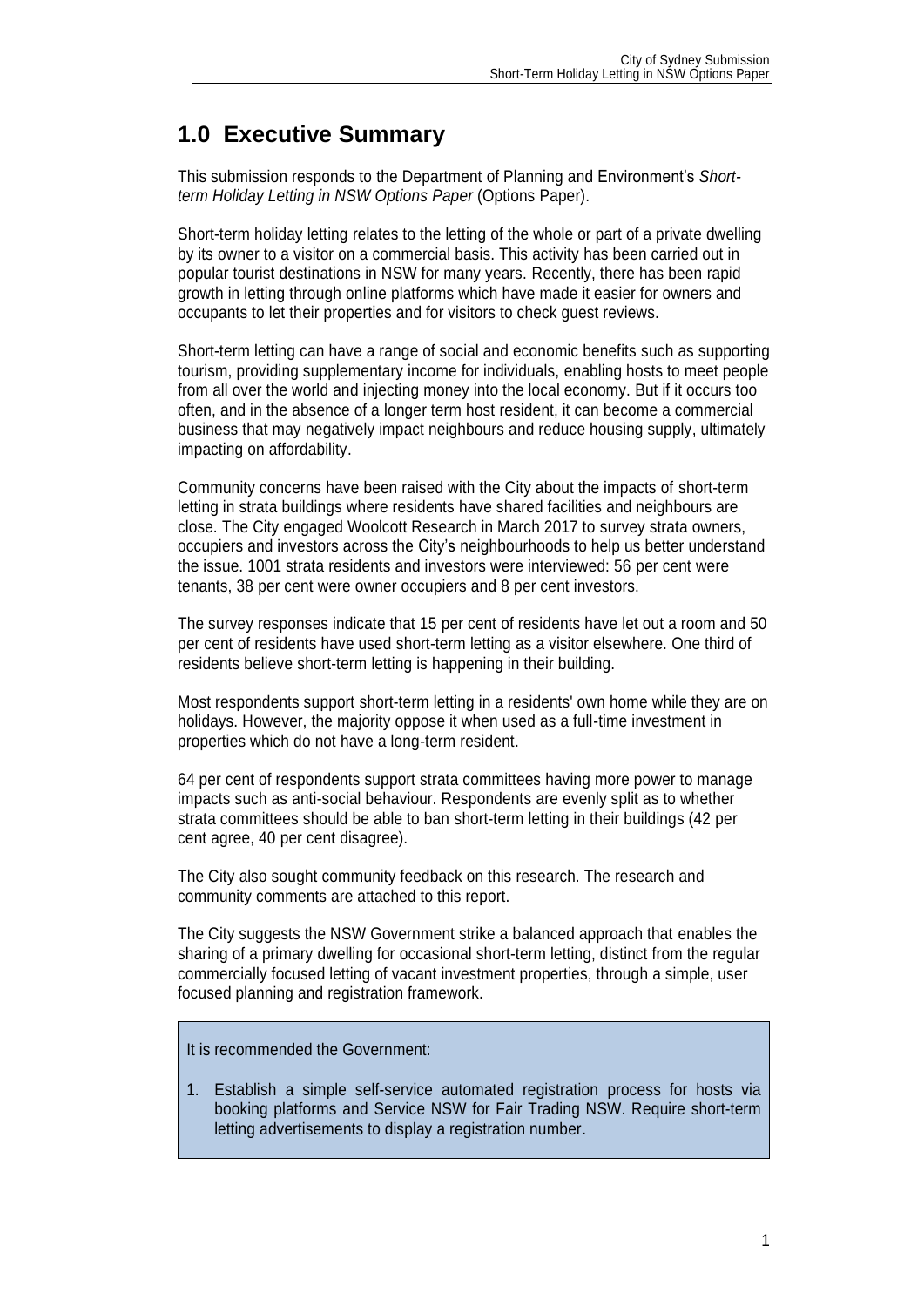- 2. Provide a state-wide definition of short-term letting in planning and strata legislation that distinguishes the use from other commercial tourist and visitor accommodation uses on the basis it is carried out occasionally in the primary residence.
- 3. Permit short-term letting as exempt development in metropolitan areas, subject to the following criteria:
	- only permitted in a building approved and currently used for residential accommodation;
	- where the primary resident is present (host), there be no limit on number of days;
	- where the primary resident is absent, activity limited to a specified maximum number of days (either 28, 45, or 90 days) in a calendar year (whether or not the days are consecutive);
	- limit of 2 adults per bedroom, no limit on children below 16 years old;
	- limit total number of adult quests to 5:
	- building required to meet fire regulations;
	- no alterations or additions permitted to the dwelling unless otherwise exempt;
	- operation needs to comply with a mandatory code of conduct;
	- registration with Fair Trading NSW.
- 4. Consider separate processes and criteria for regional areas.
- 5. Insert provisions into the standard instrument LEP that require the consent authority to be satisfied there is separation of uses, compliance with the building code and management of neighbour impacts where short-term letting proposals do not meet the exempt development criteria or a change of use from residential accommodation to tourist and visitor accommodation is proposed
- 6. Amend the *Strata Schemes Management Act 2015* and develop model by-laws to increase the ability of owners' corporations to manage the impact of short-term letting and obtain compensation to mitigate adverse impacts.
- 7. Give strata communities the power to restrict short-term letting in their building, through amendments to the *Strata Schemes Management Act 2015* only where there is strong support, such as a 75 per cent majority.
- 8. Establish a comprehensive compliance framework including a code of conduct for hosts.

## <span id="page-4-0"></span>**2.0 Short-Term Holiday Letting**

Short-term letting can have a range of social and economic benefits such as supporting tourism, providing supplementary income for individuals, enabling hosts to meet people from all over the world and injecting money into the local economy. But if it occurs too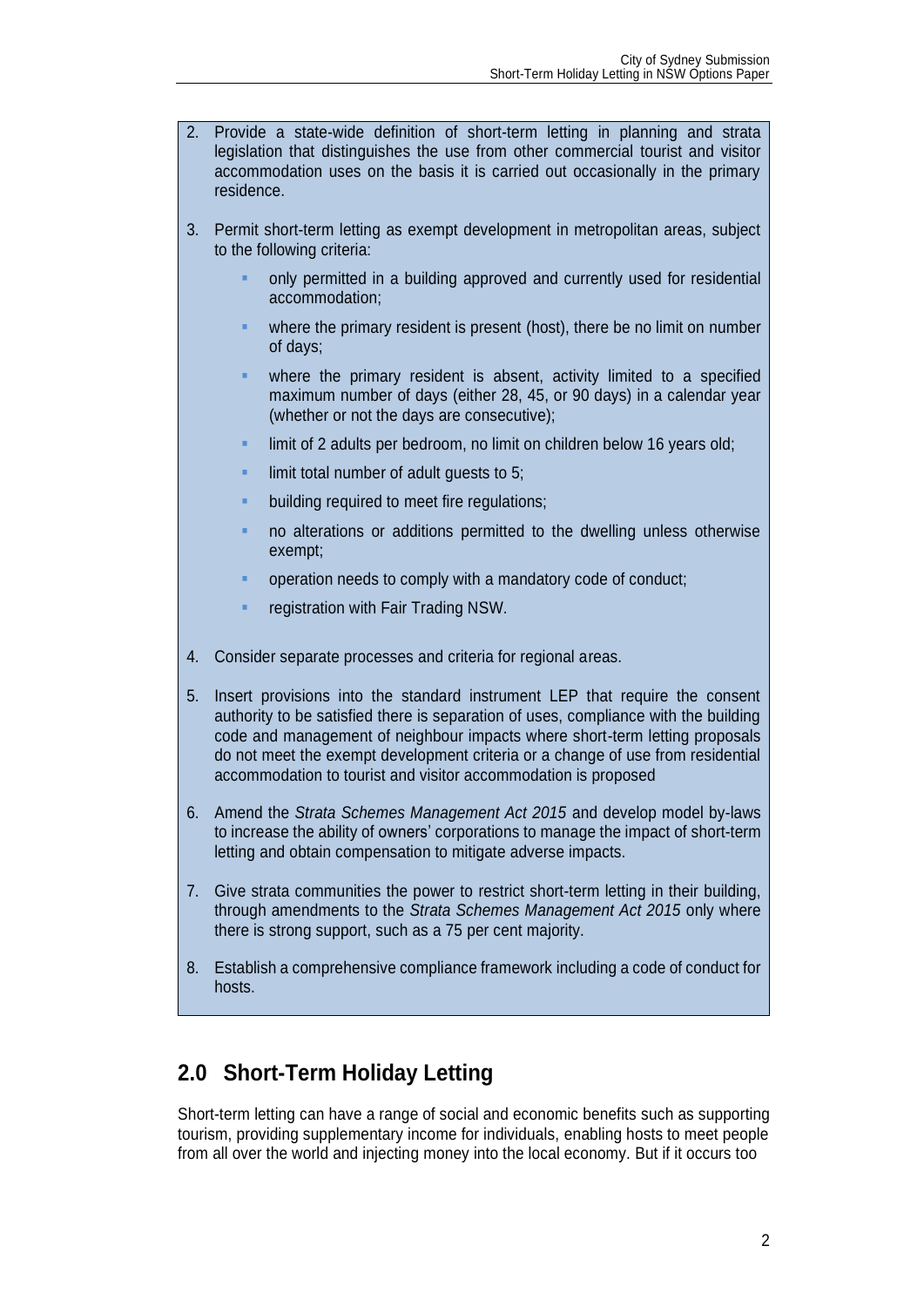often, and in the absence of a resident, it can become a commercial business that may impact neighbours and reduce housing supply impacting on affordability.

According to the *Inside Airbnb* website<sup>1</sup> total *Airbnb* listings in metropolitan Sydney grew from 10,473 in October 2015, to 24,038 in October 2017, 61 per cent of these are entire homes or apartments. In the City of Sydney local government area as at October 2017 there was 5,675 Airbnb listings, 61 per cent of which are entire homes.

Short-term letting has the potential to detrimentally impact on amenity and housing affordability if not regulated appropriately. The University of Sydney's Urban Housing Lab recently found that short-term letting platforms have removed 6,000 properties from the long-term rental market throughout NSW<sup>2</sup>. Short-term letting is currently being promoted on the basis that by switching the use of their property from long-term tenancy to a short-term tourist and visitor accommodation, property owners can increase the rate of return, from 4 per cent to 10 per cent. This reduces the supply of residential dwellings and has been shown to drive up residential rents and impacting on housing affordability in high demand areas of Sydney.

## <span id="page-5-0"></span>**3.0 Survey of strata communities**

There are community concerns about the impacts of short term letting in strata buildings where residents share facilities and neighbours are close. We engaged Woolcott Research in March 2017 to survey strata owners, occupiers and investors across our neighbourhoods to help us better understand the issue. 1001 strata residents and investors were interviewed: 56 per cent were tenants, 38 per cent were owner occupiers and 8 per cent investors. The survey, *Opinions of Short Term Letting within Residential Apartments* is at Attachment A.

The key findings of the research are:

- **Use and support for short-term letting** 37 per cent of respondents think short-term letting is occurring within their building. Of those, 52 per cent feel personally impacted by short-term letting (19 per cent of total respondents). 15 per cent of respondents have used short-term letting as a host and 48 per cent as a guest. The majority of respondents support short-term letting in a resident's home whilst they are present and on holidays but not when it is a full time investment.
- **Short-term letting is an issue for some, not most** short term letting is a significant issue for 1 in 6 respondents (16 per cent) and a moderate issue for 1 in 5 respondents (21 per cent). Other issues of strata living such as building defects, maintenance and parking were areas of concern for more respondents than short-term letting.
- **Age is a determinant**  Under 35's are the most likely age group to support short-term letting. 60 per cent of this group supported short-term letting as a full time investment. Over 55's are least supportive, with over

<sup>1</sup> <http://insideairbnb.com/>

<sup>&</sup>lt;sup>2</sup> [http://www.smh.com.au/business/the-economy/housing-affordability-6000-homes-removed-from](http://www.smh.com.au/business/the-economy/housing-affordability-6000-homes-removed-from-rental-market-as-landlords-turn-to-airbnb-20170816-gxxh7l.html)[rental-market-as-landlords-turn-to-airbnb-20170816-gxxh7l.html](http://www.smh.com.au/business/the-economy/housing-affordability-6000-homes-removed-from-rental-market-as-landlords-turn-to-airbnb-20170816-gxxh7l.html)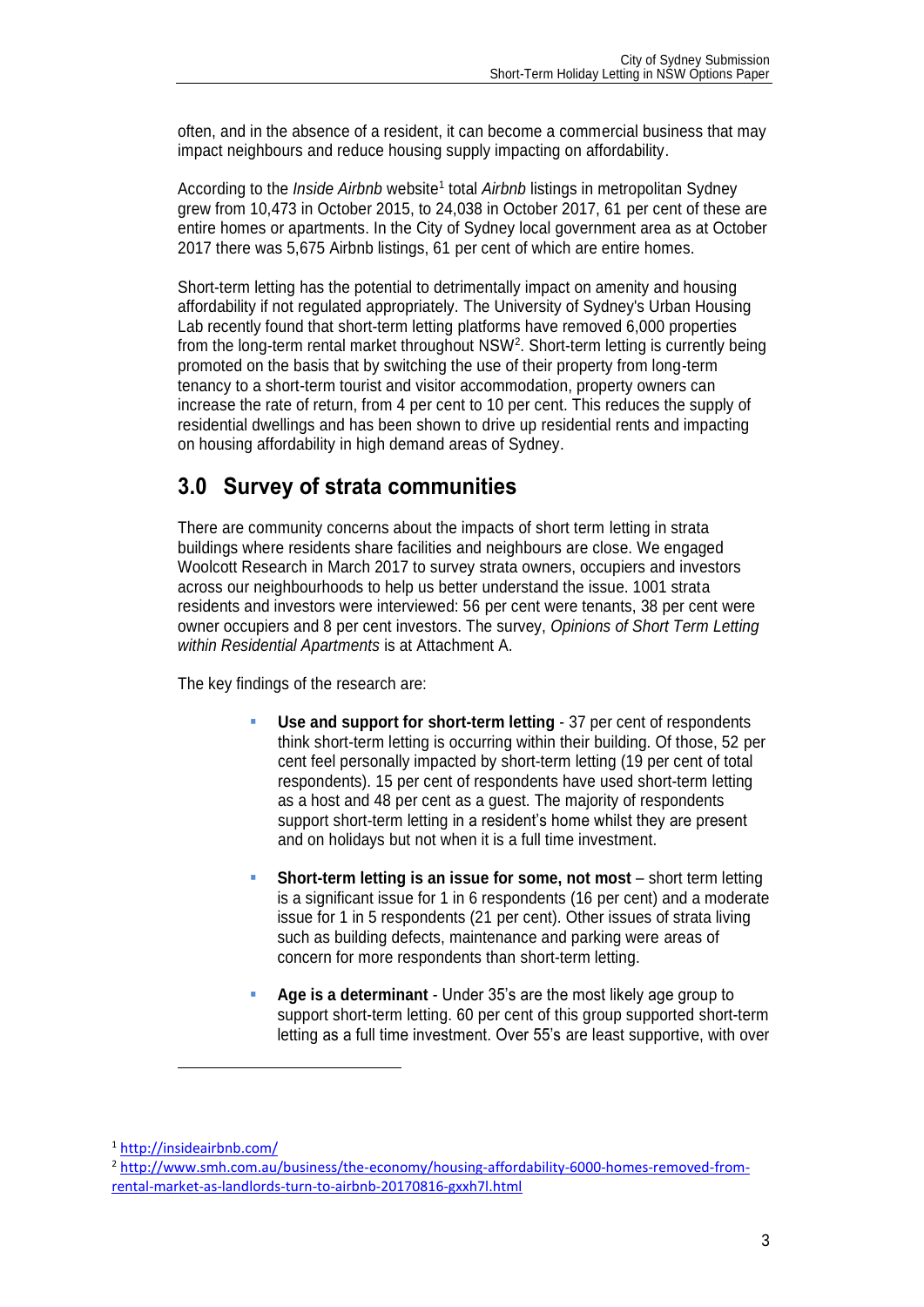50 per cent of this group not supporting short-term letting in any situation, including while residents are at home. 77 per cent of under 35's have used short-term letting, compared to 30 per cent of over 55's.

 **Support for strata committee powers** - 64 per cent support strata committees having more power to manage impacts such as anti-social behaviour. There is an even split as to whether strata committees should be able to ban short-term letting in their buildings (42 per cent agreed, 40 per cent disagreed). Again, age is a key determinant of the position of respondents. Around 30 per cent of under 35's agree strata committees should be able to ban short-term letting in their buildings compared to around two-thirds of over 55s.

# <span id="page-6-0"></span>**4.0 Regulating short-term holiday letting**

The City suggests the NSW Government strike a balanced approach that enables the sharing of a primary dwelling for occasional short-term letting, distinct from the regular commercially focused letting of vacant investment properties, through a simple, user focused planning and registration framework. It is recommended the Government:

- Require the registration of short-term letting properties and hosts, and the advertisement of a registration number, through a simple, automated online process to support the regulatory approach and assist compliance with a code of conduct for hosts
- Define short-term letting as a distinct form of tourist and visitor accommodation that is carried out on a temporary basis in a person's primary residence
- Allow short-term letting without approval (exempt development) when the primary resident is present and for a limited 'holiday' period when the primary resident is absent
- Insert provisions into the standard instrument LEP that require the consent authority to be satisfied there is separation of uses, compliance with the building code and management of neighbour impacts where short-term letting proposals do not meet the exempt development criteria (and therefore require development consent) or a change of use from residential accommodation to tourist and visitor accommodation is proposed
- Provide model by-laws and an effective complaints resolution mechanism for strata communities to manage impacts and recover reasonable costs and
- Amend the *Strata Schemes Management Act 2015* to provide strata communities the choice to live without short-term letting where there is significant and strong support of owners.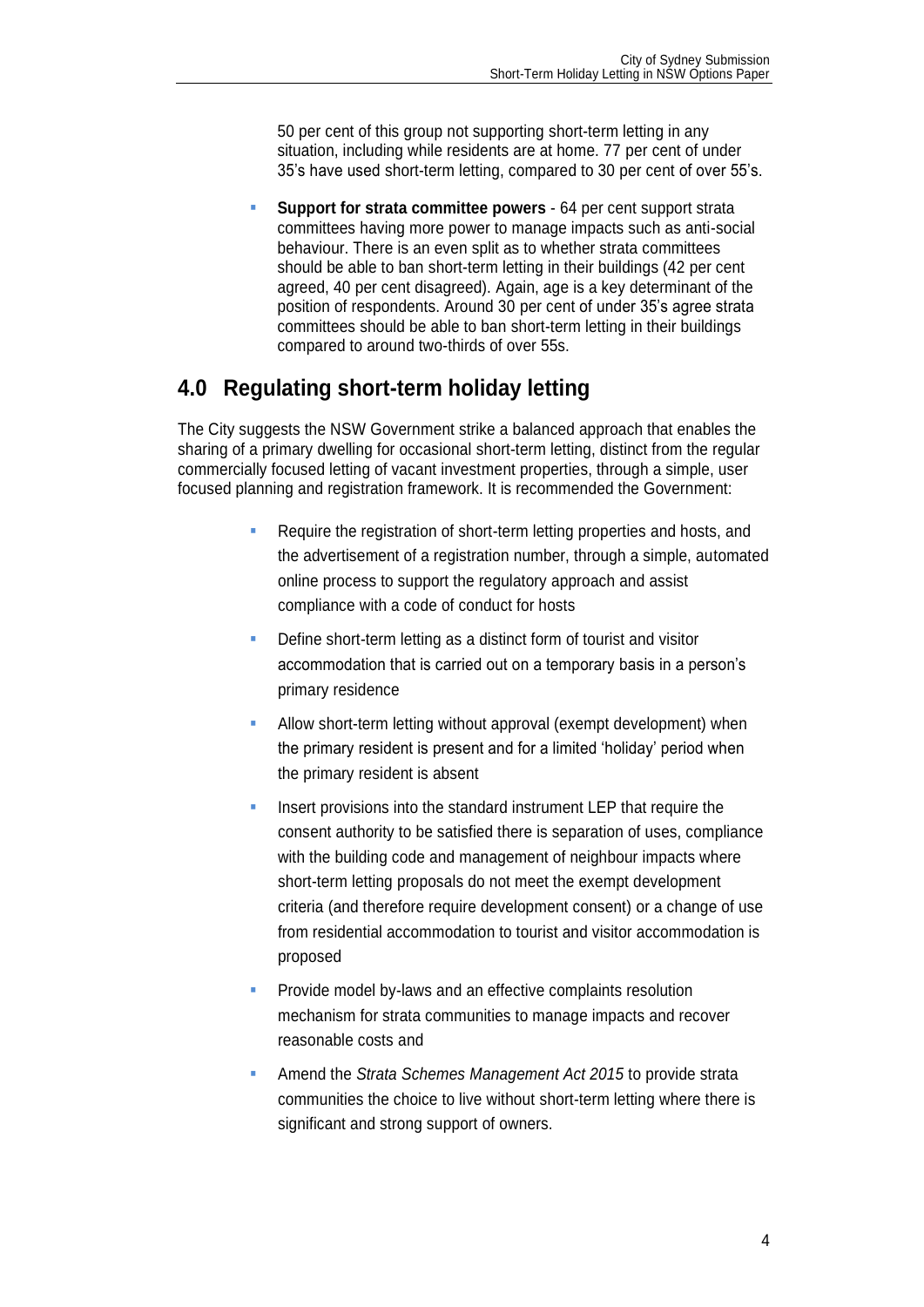The recommended framework balances clarity, transparency and simplicity with reasonable oversight to protect interests of hosts, neighbours and visitors. The parts of the regulatory framework are described in the following sections.

# <span id="page-7-0"></span>**5.0 Registration**

The growth of short-term letting has been driven by significant technological advances and changes to the way people communicate and do business online. Government should harness technological opportunities to assist the appropriate operation, management and compliance of short-term letting.

The City recommends the NSW Government implement registration process, centrally managed for Fair Trading NSW via a Service NSW online platform with data accessible by relevant compliance authorities. The registration system may be updated annually and would be the gateway to short-term letting, whereby a host could come in, register and obtain all regulatory information related to their proposed short-term letting operation. The host would then be required to provide their registration number in all advertising.

The registration process, combined with the requirement for properties to include their registration number in all advertisements, could enable duration and frequency of visits to be recorded, ensuring that amenity impacts are managed appropriately. This would assist monitoring supply, support compliance from relevant authorities, identify when development consent is needed and flag where a strata community has decided to restrict short-term letting in their building.

If, for example, a host is registering their home (the primary residence) for short-term letting, the following information could be provided to Service NSW:

- **Proof of residence:**
- Address including strata plan number where relevant;
- Maximum number rooms and guests;
- Host (operator) name;
- Insurance number;
- Business Registration Number (ABN);
- Fire Safety Certificate (where required by the EP&A Regulation 2000); and
- Agreement to abide by the Code of Conduct.

Once complete Service NSW would issue a registration number, which provides a unique identifier for the operation. All the platforms would be required to include the registration number on in all advertisements.

It is understood San Francisco have implemented a similar system where only one registration is permitted per person and short-term letting is defined as a rental of all or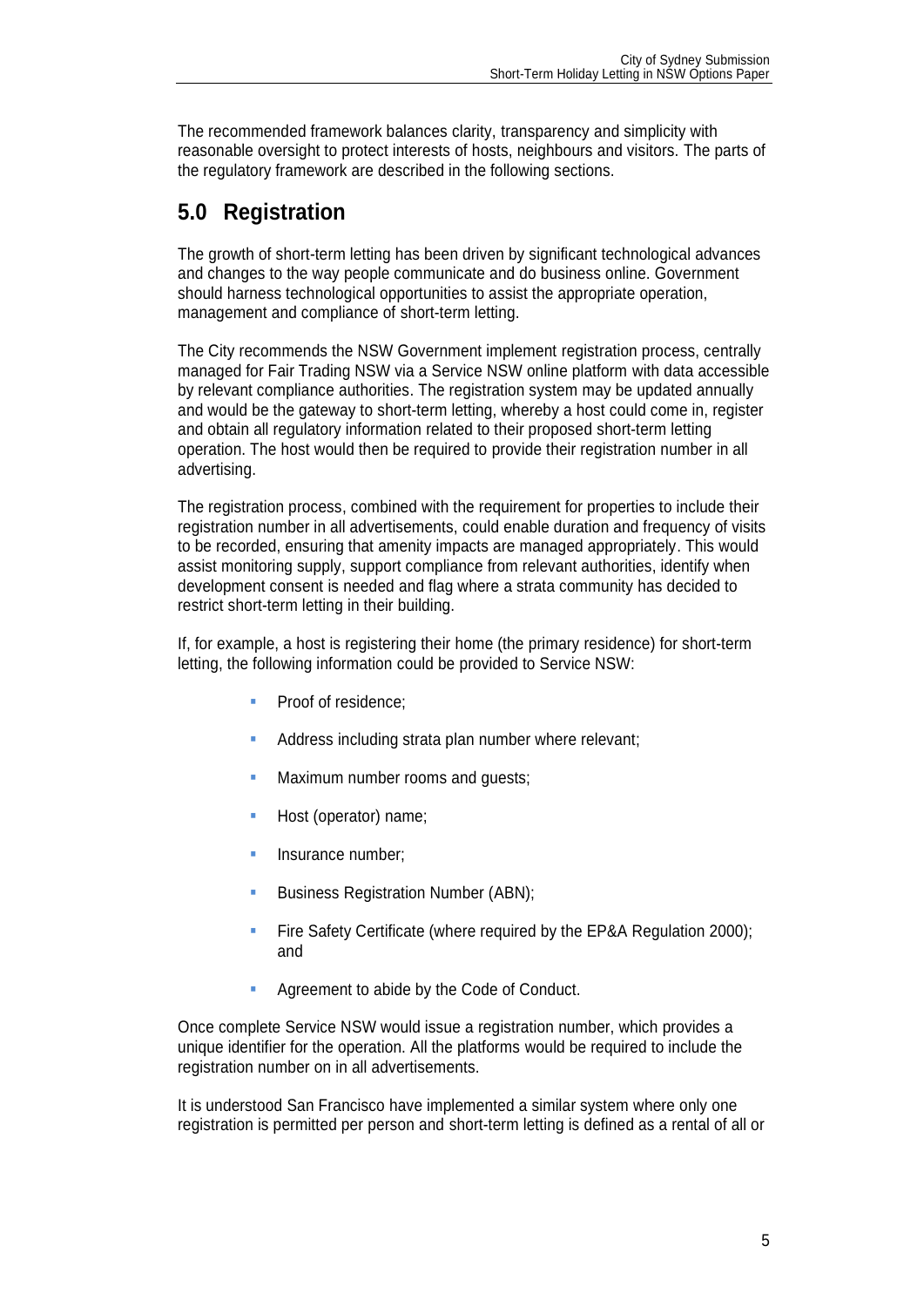some of the primary residential unit for less than 30 consecutive nights<sup>3</sup>. The City acknowledges and can see merit in the registration mechanisms introduced in San Francisco in response to low rental vacancy rates and limited access to affordable, quality rental housing. The registration process in San Francisco has been introduced predominantly to address the issue of housing affordability, aiming to eliminate illegal short-term letting, to prevent housing stock being turned into commercial operations hotels and to manage housing supply.

Registration would assist in implementing planning and strata rules, described in the following sections, including whether the short-term letting was taking place in the primary residence, the number of unhosted days and whether it was allowed in the strata building. Property owners would be permitted to register a maximum of one place of residence and have to show proof the property is their primary residence.

The online registration system could be used to manage short-term letting in residential strata buildings where that strata community has decided to restrict the activity. If an owners' corporation passes a resolution and by-law to restrict short-term letting, the resolution would be referred to Service NSW and the strata plan number would be included in the registration system. A host would be required to enter the strata plan number in the registration but would not be able to complete the registration if it matched a restricted strata plan number in the system.

Registration would also assist in compliance. Short-term letting platforms have systems available for affected residents, hosts and visitors to post issues and complaints as part of an industry-based self-regulation system. However these systems do not seem to extend to issues raised by third parties such as neighbours. Most hosts operate without incident however a simple automated registration system will ensure any incidents can be followed up and will provide transparent and independent oversight.

**Recommendation 1: That the NSW Government establish a simple, automated registration process, centrally managed for Fair Trading NSW via a Service NSW online platform, and require short-term letting advertisements to display a registration number.**

## <span id="page-8-0"></span>**6.0 Regulation through the planning system**

As well as having a registration system, short-term letting requires a simple planning framework that aligns activities and their risks to the need for assessment and approval.

The *Environmental Planning and Assessment Act 1979* (the EP&A Act) sets the framework for regulation and land use in NSW. Under the EP&A Act, each local council prepares a local environmental plan (LEP) which zones the land to permit or prohibit certain activities. The Standard Instrument LEP contains a common structure, terminology and land use definitions for land use planning in NSW.

<sup>3</sup> <https://shorttermrentals.sfgov.org/about>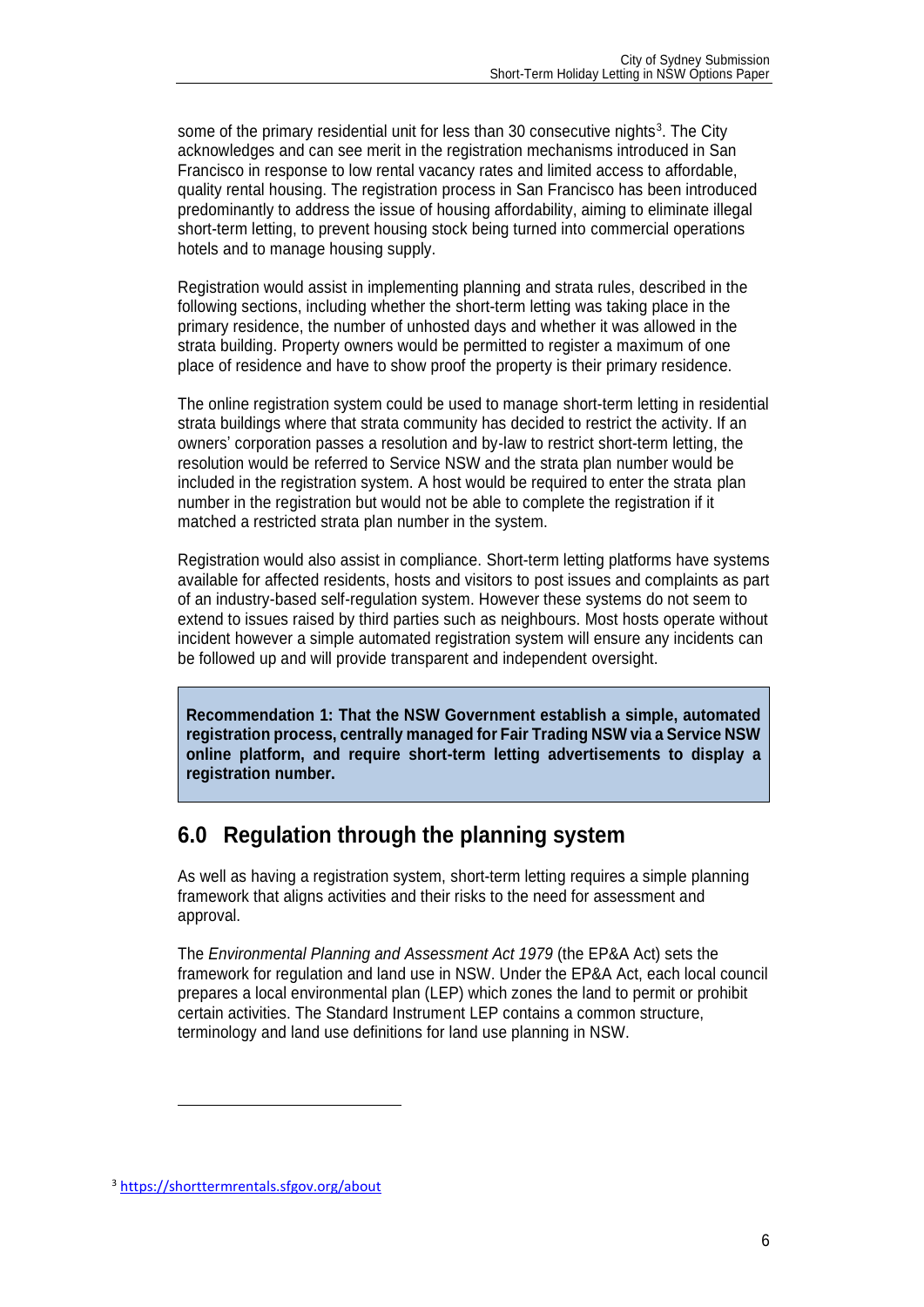Key changes recommended to the NSW planning framework include a short-term letting definition to distinguishing it from other land uses, allowing minimal impact shortterm letting to occur without an approval and controls to ensure reasonable separation of tourist and visitor accommodation and residential uses.

#### <span id="page-9-0"></span>**6.1 State-wide definition of 'Short-Term Holiday Letting'**

The City recommends that the NSW Government should establish a state-wide definition of short-term letting to distinguish the use from other commercial tourist and visitor accommodation activities and enable the development to be allocated to the appropriate approval pathway such as exempt, permitted with consent or prohibited in appropriate situations. This definition will also ensure that short-term letting is carried out in the primary residence, with short-term letting outside the primary residence being classified as 'tourist and visitor accommodation'.

The definition of short-term letting needs to:

- clearly distinguish the use from other commercial tourist and visitor accommodation uses including backpackers' accommodation, bed & breakfast accommodation, farm stay accommodation, hotel or motel accommodation and serviced apartments;
- identify the relationship to residential development by requiring the use to only be permitted in buildings approved for residential use and being used as a primary residence;
- clearly characterise the activity as short-term, temporary and carried out on a commercial basis; and
- Make short-term letting a subordinate term of Tourist and Visitor Accommodation.

It is recommended that the definition does not include qualifiers related to intensity or duration of use as these could change depending on location, context and planning pathway. This would enable different approaches to be adopted, for instance, regional areas that might rely on seasonal holiday accommodation. Short-term letting activity outside the primary residence and in an empty investor property would be classified as a different form of tourist and visitor accommodation use, such as a serviced apartment.

**Recommendation 2: That the NSW Government provide a state-wide definition of short-term letting in planning and strata legislation that distinguishes the use from other commercial tourist and visitor accommodation uses on the basis it is carried out occasionally in the primary residence.**

#### <span id="page-9-1"></span>**6.2 Exempt Development**

The NSW Government should permit short-term letting as exempt development across NSW, subject to criteria to ensure the activity is minimal environmental impact. The exempt development category would clarify that hosting visitors in the primary residence or sharing one's home is a normal part of residential activity and effectively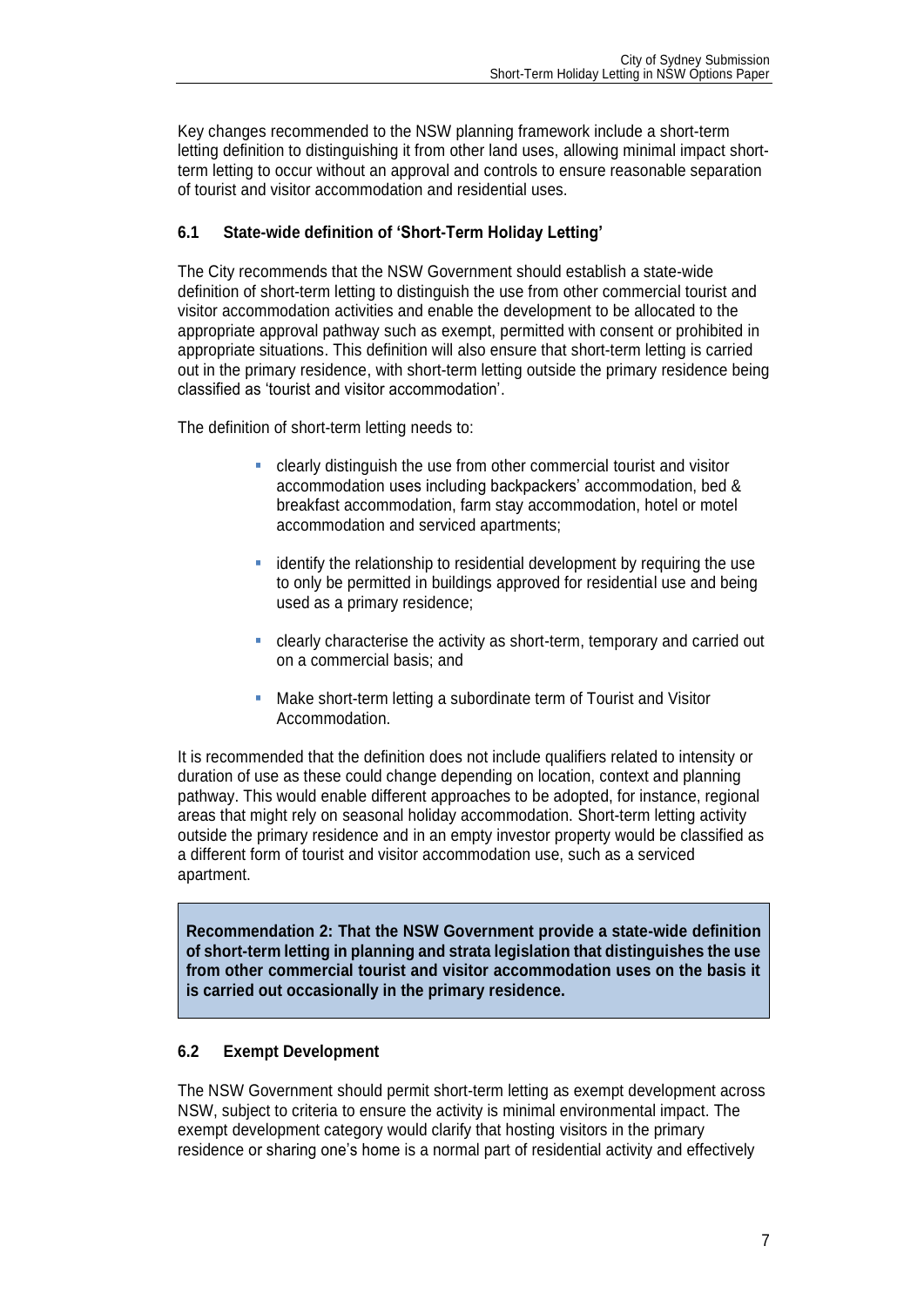an ancillary use. This enables short-term letting to deliver positive social and economic benefits with minimal regulatory costs.

The following development standards are appropriate to achieve this aim for the metropolitan area:

- only permitted in a building approved and currently used for residential accommodation;
- where the primary resident is present, there be no limit on number of days;
- where the primary resident is absent, activity limited to a specified maximum number of days (either 28, 45, or 90 days) in a calendar year (whether or not the days are consecutive);
- limit of 2 adults per bedroom, no limit on children below 16 years old;
- limit total number of adult quests to 5:
- building required to meet fire regulations;
- no alterations or additions permitted to the dwelling unless otherwise exempt;
- operation needs to comply with a code of conduct;
- **F** registration with Fair Trading NSW.

There should be a different system in place for metropolitan and regional areas. Metropolitan areas have a greater amount of density, including strata title and shortterm letting is likely to operate all year round, for a range of reasons, including corporate visits, whereas in regional areas, short-term letting is likely to occur on a seasonal basis, more likely to occur in school holidays and operate in areas with a lesser density.

**Recommendation 3: That the NSW Government permit short-term letting as exempt development in metropolitan areas, subject to the above criteria.**

**Recommendation 4: Government consider separate processes and criteria for regional areas.**

#### *6.2.1 Presence of the primary resident*

The presence of the primary resident assists managing impacts and will ensure the activity is minimal environmental impact. Requiring short-term letting to be in the primary residence ensures housing supply is maintained and housing affordability is not made worse. In London and Paris, 90 day and 120 day limits respectively have been placed on short-term letting for this reason.

The exempt development provisions should limit the total number of days short-term letting can occur when the primary resident is not present and allow the activity without limit when the primary resident is present.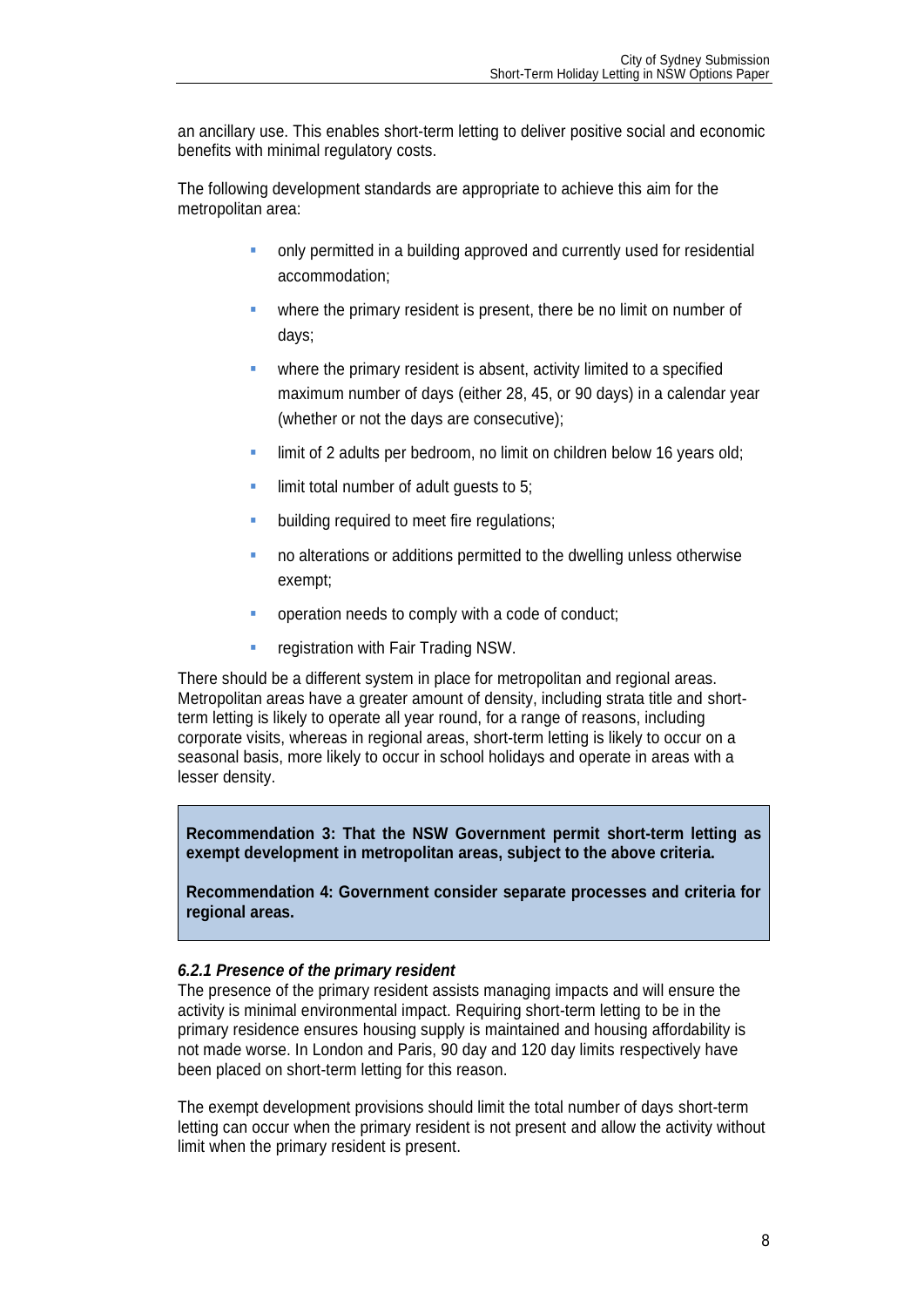The Options Paper notes that short-term is generally defined as 45, 60 or 90 consecutive days where it is addressed in planning controls. The paper also notes that, according to Airbnb, in Sydney the majority of hosts rent their residences for 37 nights per year. The impacts surrounding short-term letting are largely managed by the presence of the primary resident. Where the primary resident is present, guests tend to behave respectfully and a person is present to help manage issues. However, problems are more likely to arise and are more difficult to manage when the primary resident is absent.

The City suggests no limit on letting days if the primary resident is present. Where the primary resident is absent, the City recommends that letting days should be limited to a community agreed definition of 'holidays'. Depending on community feedback, the limit could be 28 days (typical annual leave), 45 days (approximate length of the summer school holidays), or 90 days (approximate total school holidays or about 85 per cent of weekends a year). The number of days could differ for metropolitan and regional areas.

## *6.2.2 Occupancy*

Limiting the number of visitors permissible when the development is exempt reduces the likelihood of noise, traffic, parking, party houses and other impacts. The City recommends the number of people should be limited to 2 adults per bedroom and the total number of adult guests should be limited to 5.

## <span id="page-11-0"></span>**6.3 Development Consent for short-term letting**

As short-term letting is recommended to be a defined land use and a type of tourist and visitor accommodation, as described in Section 6.1, Councils would be able to decide when the use is permitted with consent or prohibited in each zone depending on local context and community views.

Currently tourist and visitor accommodation is generally permitted in mixed business and residential zones such as B4 mixed use and B2 local centre, so short-term letting would also be permitted.

Most forms of tourist and visitor accommodation are prohibited in residential only zones. Short-term letting would also be prohibited, unless a council decides to make it permitted with consent, separate to other forms of tourist and visitor accommodation. This is the approach taken for bed & breakfast accommodation which is permitted in residential zones. It is noted that short-term letting consistent with the exempt criteria could be carried out regardless of any zoning prohibition.

Development standards for short-term letting that require consent, such as occupancy and days, could be incorporated in the miscellaneous provisions under Part 5 of the LEP or through DCPs.

#### <span id="page-11-1"></span>**6.4 Short-term letting in mixed business and residential zones**

The City recommends short-term letting should be restricted in multi-dwelling housing, residential flat buildings or other forms of strata development in mixed zones which enable both residential and commercial uses. In Sydney LEP 2012, these zones include B2 Local Centre, B4 Mixed Use and B8 Metropolitan Centre.

As tourist and visitor accommodation is generally permitted in mixed business and residential zones, a person could apply to carry out more intensive forms of short-term letting in a serviced apartment within a residential flat building. A single apartment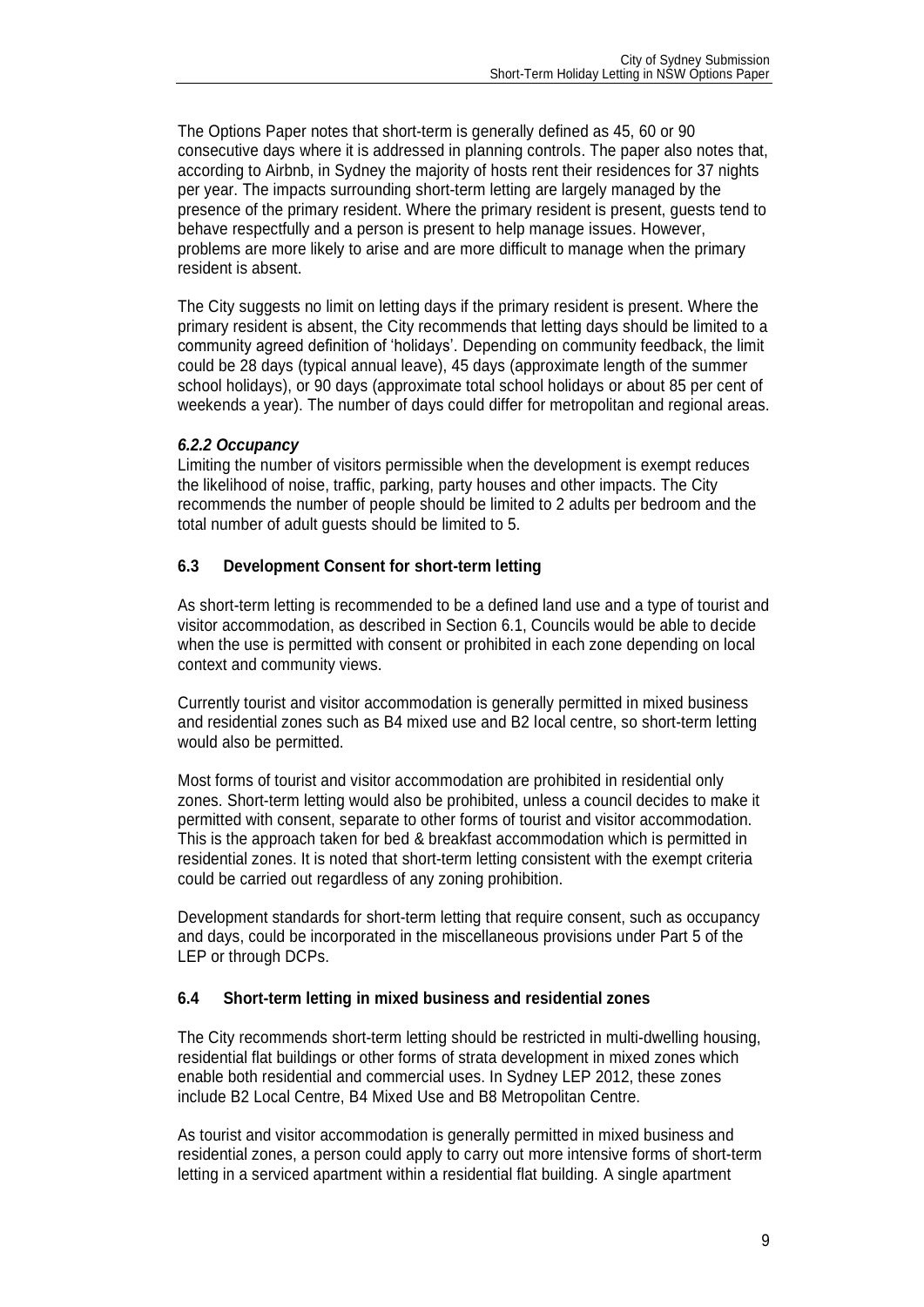within an approved residential building should not be allowed to be used as commercial tourist and visitor accommodation.

Additional planning controls are needed to ensure the separation of commercial tourist and visitor accommodation from residential uses.

Currently, for serviced apartments or tourist and visitor accommodation occurring in residential or buildings with a mix of uses, the City requires separation of uses, including separate entrances and lift access to address amenity impacts and enable building code compliance.

This should be achieved by inserting provisions into the standard instrument LEP that require the consent authority to be satisfied there is separation of uses, compliance with the building code and management of neighbour impacts where short-term letting proposals do not meet the exempt development criteria or a change of use from residential accommodation to tourist and visitor accommodation is proposed. Inserting the provision into the standard LEP is appropriate for consistency and because it relates to uses.

Application of the provision could be limited to relevant zones and residential building types. This provision would, for example, provide guidance for buildings which accommodate hotel rooms or serviced apartment on the lower levels and residential above which are common in high density CBD environments. It would also ensure a single unit within a residential flat building does not become a commercial serviced apartment. Councils could provide guidance in DCPs as to how separation of uses and management of neighbour impacts are achieved. Short-term letting that meets the exempt development criteria would not be affected by this provision.

**Recommendation 5: Insert provisions into the standard instrument LEP that require the consent authority to be satisfied there is separation of uses, compliance with the building code and management of neighbour impacts where short-term letting proposals do not meet the exempt development criteria or a change of use from residential accommodation to tourist and visitor accommodation is proposed**

#### <span id="page-12-0"></span>**6.5 Restricting short-term letting outside the primary residence**

Evidence collated from research by Woolcott Research and Engagement and via the *Sydney Have Your Say* webpage, has highlighted considerable community concern for this type of short-term letting in the City. Forty-two per cent of Sydney inner-city residents oppose the operation of residential properties for the purposes of short-term letting as a full-time investment.

Short-term letting occurring outside the primary residence is a commercial use which is inconsistent with residential character delivering unacceptable impacts on amenity and housing affordability.

The City recommends short-term letting of a dwelling that is not used as a primary residence (that is, an empty investor property) is characterised as tourist and visitor accommodation. In these circumstances, the use should be regulated through existing LEP zoning provisions.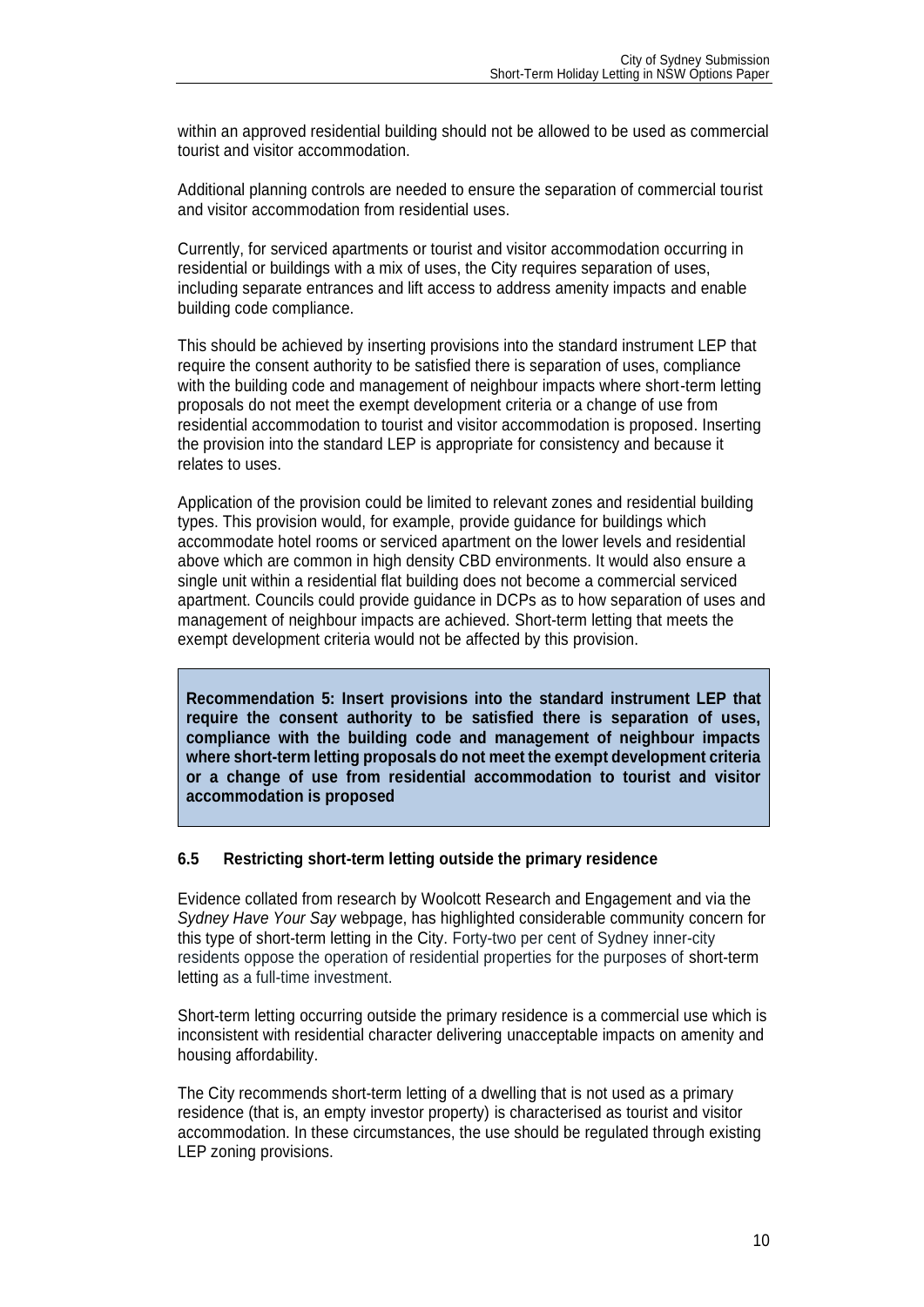## <span id="page-13-0"></span>**6.6 Construction Code compliance**

Under current building code regulations, technically, such a change of use from residential to tourist and visitor accommodation would require a physical upgrade of fabric and essential services within the building due to the change of building classification under the National Construction Code (NCC).

However, the City is of the view that short-term letting carried out in the primary residence should not require a change of building use, as the activity will be temporary, residential, usually have the primary resident present and unlikely to be building-wide at any one time.

Should a proponent seek development consent for short-term letting, the consent authority is required to assess the fire protection and structural capacity of the building and determine whether the fire safety systems are appropriate for the building's proposed new use (cl. 93 EP&A Reg). Similar provisions apply when a complying development certificate is issued (cl 131). It is noted that the Australian Building Codes Board (ABCB) has undertaken to look at short-term letting in more detail next year.

Recommendation 5 under section 6.4 above requires the consent authority to be satisfied the building code is met where there is a more intensive form of short term letting or the change of use from residential accommodation to tourist and visitor accommodation.

The Government should also work with the appropriate stakeholders to seek reform of the NCC to remove this unnecessary restriction.

## <span id="page-13-1"></span>**7.0 Strata Regulation**

The changes to the planning system need to be complemented with new forms of strata regulation to assist strata communities mitigate the potential adverse impacts on neighbours within a strata building.

The City of Sydney is one of the most densely populated local government areas in Australia, with around 75 per cent of residents living in strata titled residential buildings. Strata communities have greater sensitivity to impacts due to proximity of neighbours and common ownership and use of shared spaces. The need for a distinct response to issues faced by strata was recognised by the NSW Parliamentary Enquiry.

The City's research and consultation with strata communities has found that issues relating to amenity impacts, compensation for damage to common areas, recovery of insurance and other costs need to be managed. The City also recommends that strata communities have the choice to restrict short-term letting in their homes where there is strong support.

## <span id="page-13-2"></span>**7.1 Managing Impacts**

The City supports improved powers for owners' corporations to manage and respond to the impacts of short-term letting, so as to preserve the amenity of neighbours. Shortterm letting operating in strata buildings has the potential to create adverse impacts such as increased noise created by visitors, antisocial behaviour, waste increase and parking issues. These issues generally happen within the common property. The City's short-term letting survey concluded that 64 per cent support strata committees having more power to manage impacts.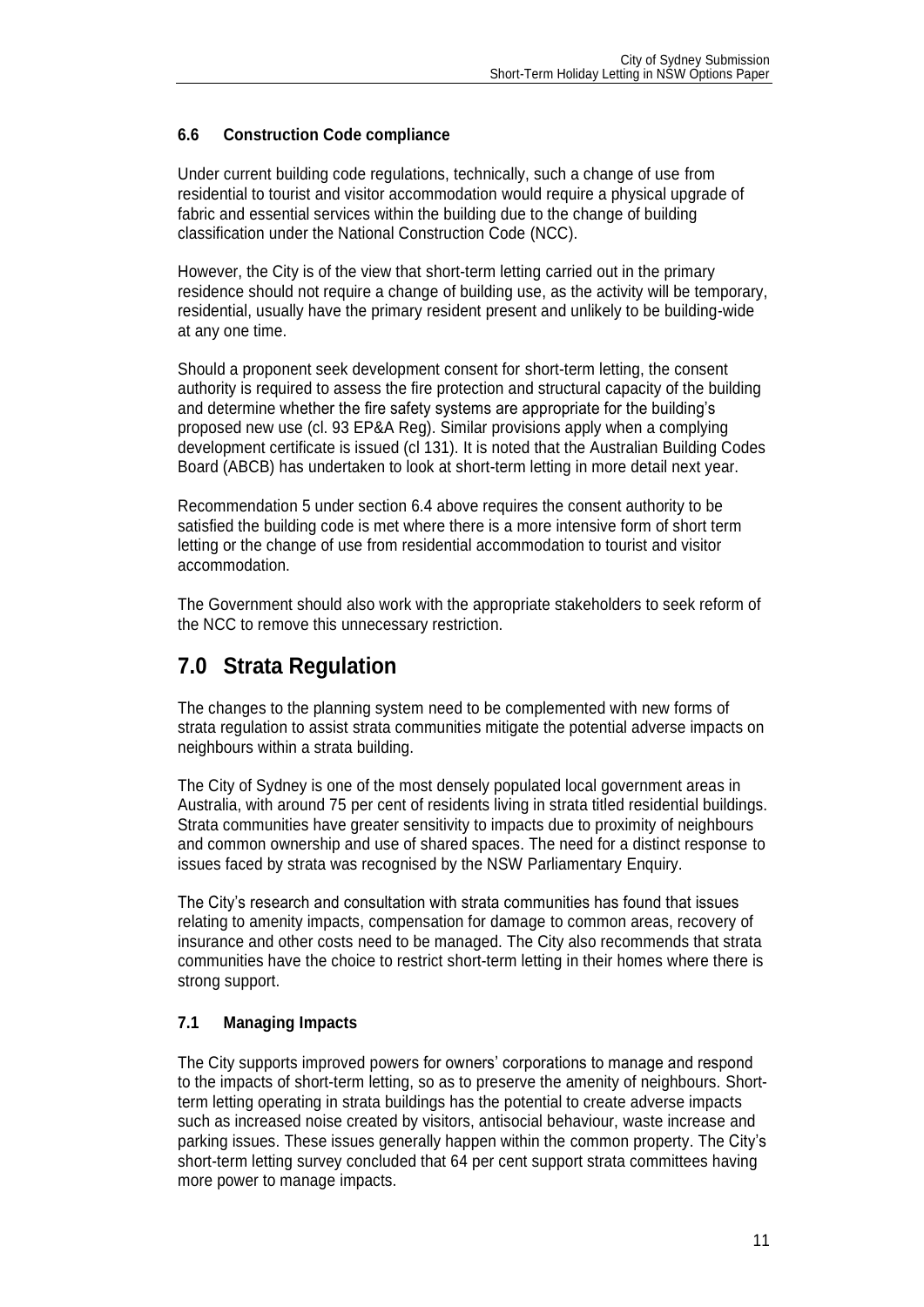Amenity impacts in strata buildings are of greater magnitude and intensity than other residential uses, such as single dwellings and attached and detached dualoccupancies. This is due to the density of strata buildings, the proximity of living areas in residential flats to those of neighbours, the nature of common property and dynamics of co-ownership, which increase sensitivity to impacts and extend the impacts to more people. Therefore, short-term letting occurring in strata buildings requires additional regulatory measures. Particularly as, unlike other forms of tourist and visitor accommodation such as serviced apartments and hotels, most residential strata buildings do not have on-site staff who can respond promptly to issues arising from short-term letting as they arise.

Strata corporations need the legislative power to impose by-laws which limit or control hours of access to common areas such as foyers, gymnasiums and pools, to limit check in and check out times for guests of short-term letting, and the ability to define standard pick up/drop off locations for keys and swipe cards. Strata should be able to set and implement by-laws related to access, common facilities and amenities.

**Recommendation 6: That the NSW Government amend the** *Strata Schemes Management Act 2015* **and develop model by-laws to increase the ability of owners' corporations to manage the impact of short-term letting and obtain compensation to mitigate adverse impacts.**

#### <span id="page-14-0"></span>**7.2 Providing strata with the choice to restrict short-term letting**

Strata communities should also have the choice as to whether or not short-term letting can occur in the building they own. Any decision to restrict short-term letting should have strong support of a significant majority of owners within the building.

Representatives of the strata community have expressed to the City that short-term letting leads to increased wear and tear of common property, increased electrical and maintenance costs and increased generation of waste due to more intensive use of the building and the common areas. This leads to additional expenses for the owners' corporation, which is then borne by apartment owners and long term renters, many of whom may not be receiving the financial benefits of short-term letting.

Section 139 of the *Strata Schemes Management Act 2015* says that by-laws may not be harsh, unconscionable or oppressive and they may not prohibit or restrict, transfer, lease, mortgage or other dealing related to a lot. In 2017, an apartment owner within a strata complex provided her apartment for short-term holiday letting while she was away. The strata tried to prohibit the activity occurring, saying she was in breach of strata by-laws. The NSW Civil and Administrative Tribunal determined that strata are unable to restrict short-term letting. This recent case demonstrates that under the current strata legislation, owners' corporations are powerless to impose by-laws to restrict the use of individual lots for short-term letting.

Given the potential impacts on strata communities, the *Strata Schemes Management Act 2015* should be amended to provide owners corporations with the choice over whether short-term letting can occur in their building. If there is overwhelming support within a strata community to restrict or prohibit short-term letting in their building, this desire to do so should be respected. This choice currently exists for Torrens title dwellings but not strata dwellings. It is considered that subject to further consultation by NSW Government, a 75 per cent majority could be an appropriate threshold for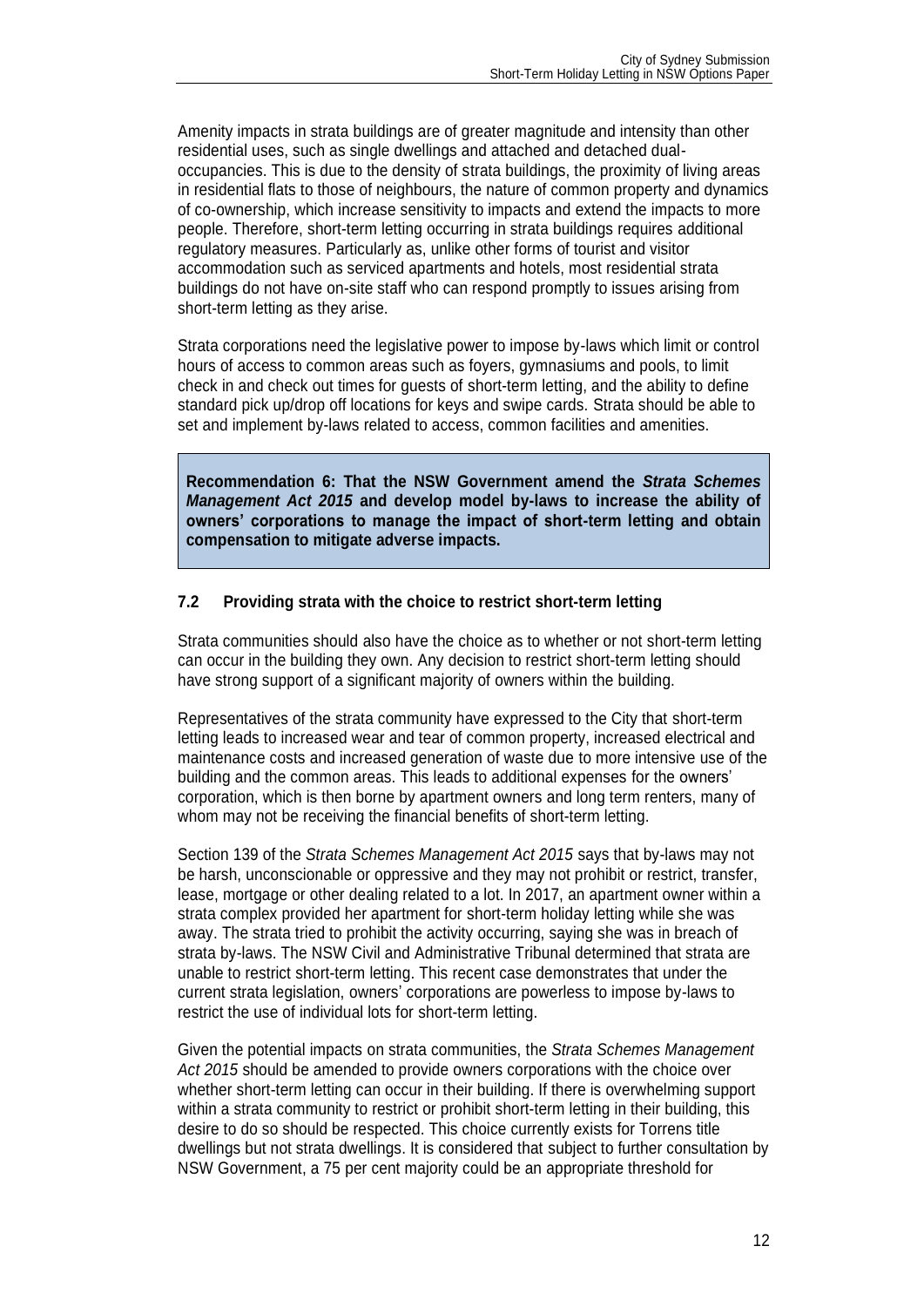passing a by-law to restrict short-term letting. Consideration should be given to whether such a power might exclude primary residences when the host is present (i.e., use of second bedroom).

Such a by-law would be available to any potential purchasers of units in the strata scheme so that they are aware of the restriction at the time of purchase. A requirement could be imposed for a similar notification to potential tenants of buildings affected by such a by-law.

A strata's decision to pass a by-law restricting short-term letting would passed onto NSW Fair Trading and entered into the short-term letting registration system. If the property owner wanted to register a short-term letting operation in a strata building, which had passed a by-law to ban the use in their building, upon visiting Service NSW and providing the strata plan number, the database would flag that the use had been restricted in the building, which would not allow the registration to proceed.

**Recommendation 7: That strata communities be given the power to restrict short-term letting in their building, through amendments to the Strata Schemes Management Act 2015 only where there is strong support, such as a 75 per cent majority. Consideration should be given to whether such a power excludes primary residence apartments when the host is present (i.e., use of second bedroom).**

## <span id="page-15-0"></span>**7.3 Cost Recovery**

The *Strata Schemes Management Act 2015* should also be amended to enable an owners' corporation to recover costs from the management and impacts of short-term letting. This could be enacted by enabling provisions to enable owners' corporations the discretion to impose greater levies to cover increased insurances, imposing provisions which enable vicarious liability on lot owners for the actions of short-term visitors, introducing civil penalties for creating a nuisance, or by expanding the powers of the NSW Civil and Administrative Tribunal to efficiently deal with problems arising from short-term letting. Adverse impacts from additional wear and tear from short-term letting may also be able to be mitigated at the strata level, through the NSW Civil and Administrative Tribunal.

## <span id="page-15-1"></span>**8.0 Compliance**

Compliance is a key part of reducing adverse impacts on surrounding residential dwellings, particularly in strata buildings.

The registration system proposed in Section five will assist all parties monitor shortterm letting. It can be used to monitor duration and land use permissibility. It can provide contact details of hosts, distribute a code of conduct and register beaches of laws and by-laws. Registering breaches against a host or property would enable warnings to be issued, registrations to be suspended and restrictions on registration for repeat offences to be enforced. Suspensions and restrictions would lock a person or property out of the registration system, meaning the exempt development pathway would not be available (as registration is proposed to be a requirement for exempt development).